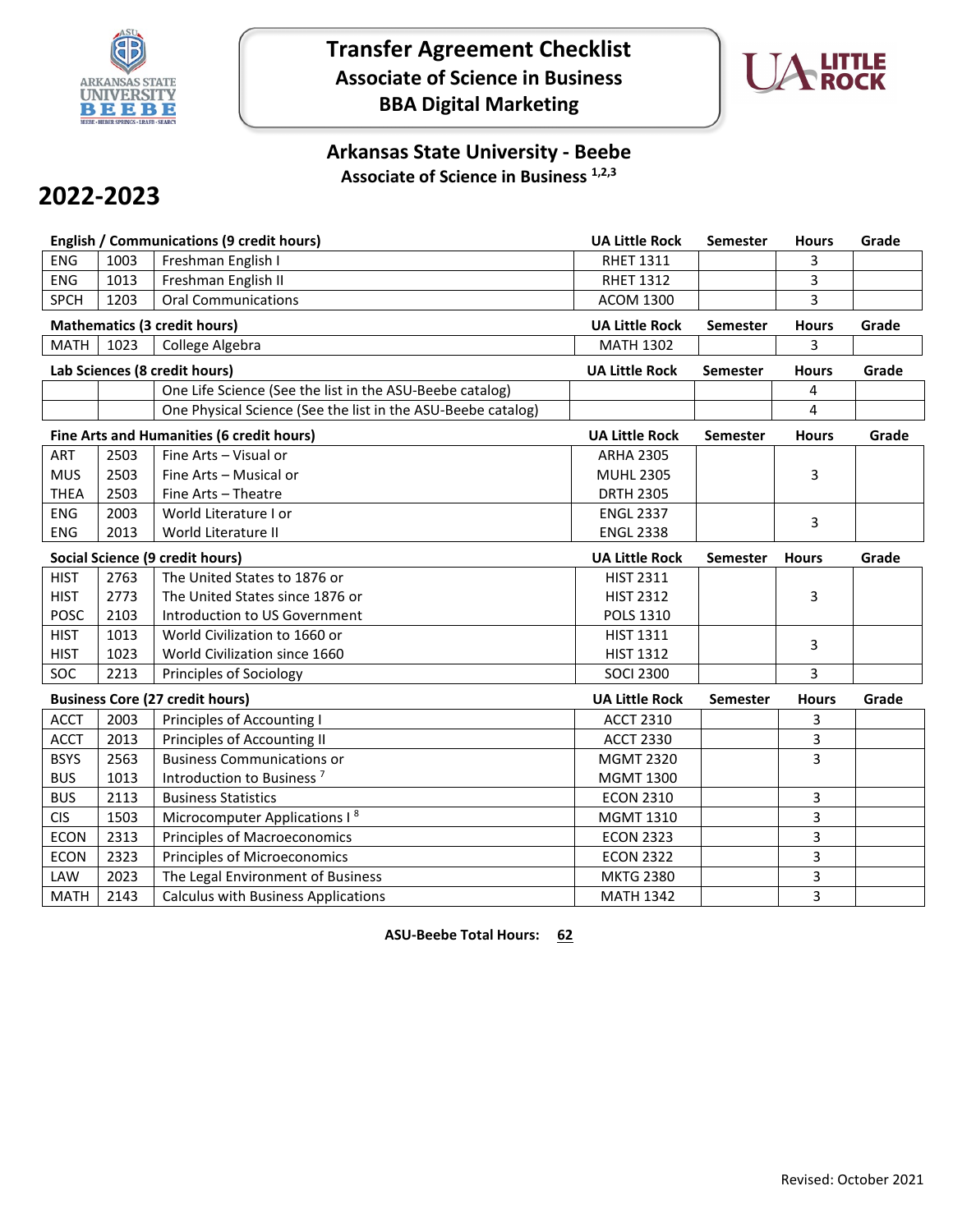

**2022-2023**

### **Transfer Agreement Checklist Associate of Science in Business BBA Digital Marketing**



#### **University of Arkansas at Little Rock**

**Bachelor of Business Administration – Digital Marketing**

#### **Professional Business Courses (28 credit hours) Semester Hours Grade**  BSAD 2010/4010 Career Catalyst 6 0 BSAD 3100 Business Professionalism 1 BINS 3305 Information Systems for Decision Making 3 BINS 3352 Data Analysis and Visualization 3 and 3 and 3 and 3 and 3 and 3 and 3 and 3 and 3 and 3 and 3 and 3 and 3 and 3 and 3 and 3 and 3 and 3 and 3 and 3 and 3 and 3 and 3 and 3 and 3 and 3 and 3 and 3 and 3 and 3 and BINS 3380 Business Communication 3 ECON 3355 Quantitative Business Analysis 3 FINC 3310 Business Finance 3 and 3 and 3 and 3 and 3 and 3 and 3 and 3 and 3 and 3 and 3 and 3 and 3 and 3 and 3 and 3 and 3 and 3 and 3 and 3 and 3 and 3 and 3 and 3 and 3 and 3 and 3 and 3 and 3 and 3 and 3 and 3 and 3 a MGMT 3300 Principles of Management 3 and 3 and 3 and 3 and 3 and 3 and 3 and 3 and 3 and 3 and 3 and 3 and 3 and 3 and 3 and 3 and 3 and 3 and 3 and 3 and 3 and 3 and 3 and 3 and 3 and 3 and 3 and 3 and 3 and 3 and 3 and 3 MGMT 3304 Deperations Management 3 and 3 and 3 and 3 and 3 and 3 and 3 and 3 and 3 and 3 and 3 and 3 and 3 and 3 and 3 and 3 and 3 and 3 and 3 and 3 and 3 and 3 and 3 and 3 and 3 and 3 and 3 and 3 and 3 and 3 and 3 and 3 a MGMT 4380 Business Strategy (Capstone Course) 3 MKTG 3350 Principles of Marketing 3 and 3 and 3 and 3 and 3 and 3 and 3 and 3 and 3 and 3 and 3 and 3 and 3 and 3 and 3 and 3 and 3 and 3 and 3 and 3 and 3 and 3 and 3 and 3 and 3 and 3 and 3 and 3 and 3 and 3 and 3 and 3

| <b>Marketing Major Requirements (15 credit hours)</b> |      |                                        | <b>Semester</b> | <b>Hours</b> | Grade |
|-------------------------------------------------------|------|----------------------------------------|-----------------|--------------|-------|
| <b>ADVT</b>                                           | 3300 | Advertising: An IMC Approach           |                 |              |       |
| <b>MKTG</b>                                           | 3353 | <b>Professional Selling</b>            |                 |              |       |
| <b>MKTG</b>                                           | 3385 | <b>Consumer Analysis and Behavior</b>  |                 |              |       |
| <b>MKTG</b>                                           | 4310 | <b>Marketing Research</b>              |                 |              |       |
| <b>MKTG</b>                                           | 4385 | Marketing Management (Capstone Course) |                 |              |       |

| <b>Marketing Electives (6 credit hours)</b> |      | <b>Semester</b>                       | <b>Hours</b> | Grade |  |
|---------------------------------------------|------|---------------------------------------|--------------|-------|--|
| <b>ADVT</b>                                 | 3310 | Advertising IMC Development           |              |       |  |
| <b>ADVT</b>                                 | 3340 | <b>Public Relations</b>               |              |       |  |
| <b>MGMT</b>                                 | 4366 | New Venture Launch                    |              |       |  |
| <b>MKTG</b>                                 | 3352 | Seminar in Current Topics             |              |       |  |
| <b>MKTG</b>                                 | 4320 | <b>International Marketing</b>        |              | 6     |  |
| <b>MKTG</b>                                 | 4341 | <b>Brand and Marketing Consulting</b> |              |       |  |
| <b>MKTG</b>                                 | 4351 | Sales Management                      |              |       |  |
| <b>MKTG</b>                                 | 4355 | <b>Advanced Professional Selling</b>  |              |       |  |
| <b>MKTG</b>                                 | 4377 | Business-to-Business Marketing        |              |       |  |

| <b>Digital Marketing Emphasis (9 credit hours)</b> |      |                                 | <b>Semester</b> | <b>Hours</b> | Grade |
|----------------------------------------------------|------|---------------------------------|-----------------|--------------|-------|
| <b>BINS</b>                                        | 4352 | <b>Big Data Analytics Tools</b> |                 |              |       |
| <b>MKTG</b>                                        | 4315 | Social Media Marketing Strategy |                 |              |       |
| <b>MKTG</b>                                        | 4316 | Digital Marketing               |                 |              |       |

**UA Little Rock Total Hours: 58**

Total Hours: 120<sup>5</sup>

1 See your advisor at Arkansas State University-Beebe for degree and graduation information.

<sup>2</sup> UA Little Rock transfer course designations are either guaranteed by ACTS (acts.adhe.edu) or have been approved as a substitution by UA Little Rock. Unless otherwise noted, courses for which no UA Little Rock equivalent course is listed would transfer in as elective credit.

<sup>3</sup> Students completing the Associate of Science in Business degree requirements, as shown above, with minimum 2.25 cumulative GPA and a grade of C or greater in Composition II and College Algebra, will have satisfied the UA Little Rock Lower Level Core requirements and will be admitted to the College of Business and the Bachelor of Business Administration degree program as a junior.

<sup>4</sup> For more specific information about degree requirements within the junior and senior years at UA Little Rock, please review the UA Little Rock Undergraduate Catalog (http://ualr.edu/catalogs/undergraduate-catalog) and consult your UA Little Rock academic advisor.

<sup>5</sup> This degree program requires a total of 120 semester credit hours, including at least 45 upper level credit hours completed at UA Little Rock.